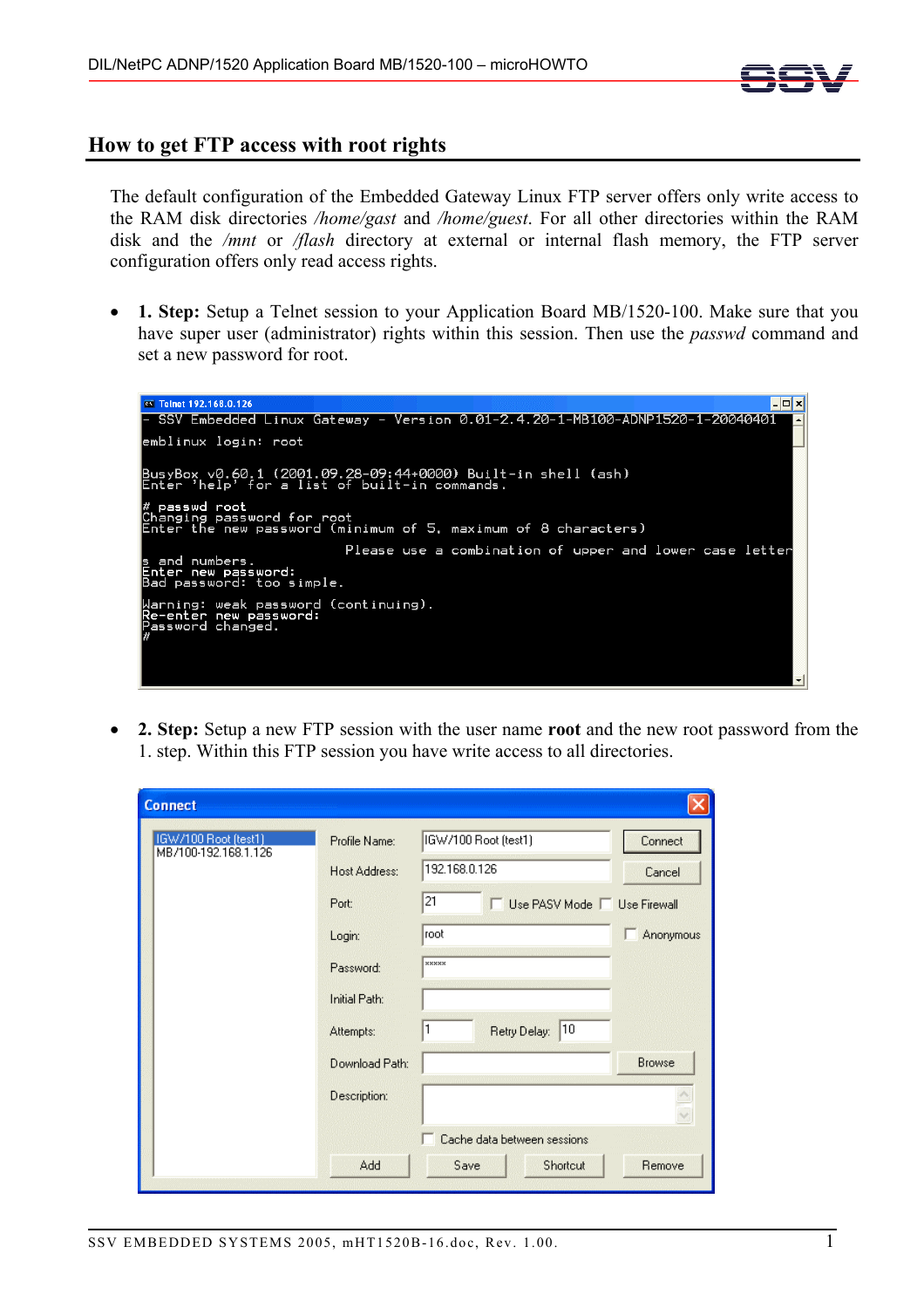

• **3. Step:** Change to the directory */flash* or */mnt* (if you have a CompactFlash card mounted to the MB/1520-100 file system) and write files with FTP to these directories.

| ◎ IGW/100 Root (test1) - FTP Explorer<br>i.           |                                                                                           |             |                  |      |                  |                                      |  |  |  |  |  |
|-------------------------------------------------------|-------------------------------------------------------------------------------------------|-------------|------------------|------|------------------|--------------------------------------|--|--|--|--|--|
| File Edit View Tools Window Help                      |                                                                                           |             |                  |      |                  |                                      |  |  |  |  |  |
| తి∣ ర∏<br>有怕心<br>Ы<br>$\boldsymbol{\mathcal{G}}$<br>国 | $\uparrow$ $\times$ $\circ$ $\circ$ $\circ$ $\circ$ $\circ$ $\bullet$ $\bullet$ $\bullet$ |             |                  | E    |                  |                                      |  |  |  |  |  |
| All Folders                                           | Contents of '/flash/'                                                                     |             |                  |      |                  |                                      |  |  |  |  |  |
| ñ.<br>$\Box$                                          | Name                                                                                      | Description |                  | Size | Type             | Date                                 |  |  |  |  |  |
| bin                                                   | <b>B</b> www                                                                              |             |                  |      | Folder           | 23.08.2004                           |  |  |  |  |  |
| dev                                                   | E.<br>autostart.sh                                                                        |             |                  | 1KB  | SH File          |                                      |  |  |  |  |  |
| etc                                                   | la 1<br>autostart.sh                                                                      |             |                  | 1KB  | SH File          | 29.11.2004                           |  |  |  |  |  |
| <b>Exp</b> Flash<br><b>WWW</b>                        | Aa1520-tif01.PDF                                                                          |             |                  | 80KB |                  | Adobe Acrobat-Do 19.01.2005 08:55:00 |  |  |  |  |  |
| home                                                  | al autostart.sh                                                                           |             |                  | 1KB  | SH File          |                                      |  |  |  |  |  |
| liЬ                                                   |                                                                                           |             |                  |      |                  |                                      |  |  |  |  |  |
| mnt                                                   |                                                                                           |             |                  |      |                  |                                      |  |  |  |  |  |
| proc                                                  |                                                                                           |             |                  |      |                  |                                      |  |  |  |  |  |
| root                                                  |                                                                                           |             |                  |      |                  |                                      |  |  |  |  |  |
| sbin                                                  |                                                                                           |             |                  |      |                  |                                      |  |  |  |  |  |
| tmp                                                   |                                                                                           |             |                  |      |                  |                                      |  |  |  |  |  |
| usr<br>var                                            |                                                                                           |             |                  |      |                  |                                      |  |  |  |  |  |
|                                                       |                                                                                           |             |                  |      |                  |                                      |  |  |  |  |  |
|                                                       | $\left\langle \right\rangle$                                                              |             | THE <sub>1</sub> |      |                  | $\rightarrow$                        |  |  |  |  |  |
| <b>TYPE A</b>                                         |                                                                                           |             |                  |      |                  | $\hat{\phantom{a}}$                  |  |  |  |  |  |
| 200 Type set to A.                                    |                                                                                           |             |                  |      |                  |                                      |  |  |  |  |  |
| PORT 192,168,0,1,4,23                                 |                                                                                           |             |                  |      |                  |                                      |  |  |  |  |  |
| 200 PORT command successful.                          |                                                                                           |             |                  |      |                  |                                      |  |  |  |  |  |
| <b>ILIST</b>                                          |                                                                                           |             |                  |      |                  |                                      |  |  |  |  |  |
| 150 Opening ASCII mode data connection for /bin/ls.   |                                                                                           |             |                  |      |                  |                                      |  |  |  |  |  |
| 226 Transfer complete.                                |                                                                                           |             |                  |      |                  | $\overline{\cdot}$                   |  |  |  |  |  |
| For Help, press F1                                    |                                                                                           |             |                  |      | Awaiting Command |                                      |  |  |  |  |  |

| • TIGW/100 Root (test1) - FTP Explorer<br>e                                                                                                                                                      |              |                                                                                     |      |                                              |                                                              |      |  |  |  |  |  |
|--------------------------------------------------------------------------------------------------------------------------------------------------------------------------------------------------|--------------|-------------------------------------------------------------------------------------|------|----------------------------------------------|--------------------------------------------------------------|------|--|--|--|--|--|
| Edit View Tools Window Help<br>File                                                                                                                                                              |              |                                                                                     |      |                                              |                                                              |      |  |  |  |  |  |
| ౹త త<br>$X$ $\left  \frac{a}{b} \right  = \frac{1}{2}$ $\left  \frac{a}{b} \right  = \frac{a}{b}$<br>渹<br>$\blacksquare$<br>间<br>$\pmb{\phi}$<br>$\sqrt{m_{\rm p}}$<br>₩<br>E<br>圍<br>$\uparrow$ |              |                                                                                     |      |                                              |                                                              |      |  |  |  |  |  |
| All Folders                                                                                                                                                                                      |              | Contents of '/mnt/var/'                                                             |      |                                              |                                                              |      |  |  |  |  |  |
| dev<br>ा<br>etc<br>flash<br>home<br>lib                                                                                                                                                          | ۸            | Description<br>Name<br><b>Madm</b><br><b>Boot</b> lib<br><b>Del</b> lock<br>ill log | Size | Type<br>Folder<br>Folder<br>Folder<br>Folder | Date<br>12.06.2003<br>12.06.2003<br>12.06.2003<br>12.06.2003 |      |  |  |  |  |  |
| <b>M</b> mnt<br>F<br><b>USI</b><br><b>By</b> var<br>F<br>adm<br>lib<br>lock<br>log<br>run<br>spool<br>tmp<br>proc                                                                                |              | <b>Re</b> run<br>$\Box$ spool<br>tmp                                                |      | Folder<br>Folder<br>Folder                   | 01.01.1980<br>12.06.2003<br>12.06.2003                       |      |  |  |  |  |  |
| root                                                                                                                                                                                             | $\checkmark$ | $\vert$ < $\vert$<br>THE                                                            |      |                                              |                                                              | $\,$ |  |  |  |  |  |
| <b>TYPE A</b><br>200 Type set to A.<br>PORT 192,168,0,1,4,28<br>200 PORT command successful.<br>ILIST<br>150 Opening ASCII mode data connection for /bin/ls.<br>226 Transfer complete.           |              |                                                                                     |      |                                              |                                                              |      |  |  |  |  |  |
| For Help, press F1                                                                                                                                                                               |              |                                                                                     |      | Awaiting Command                             |                                                              |      |  |  |  |  |  |